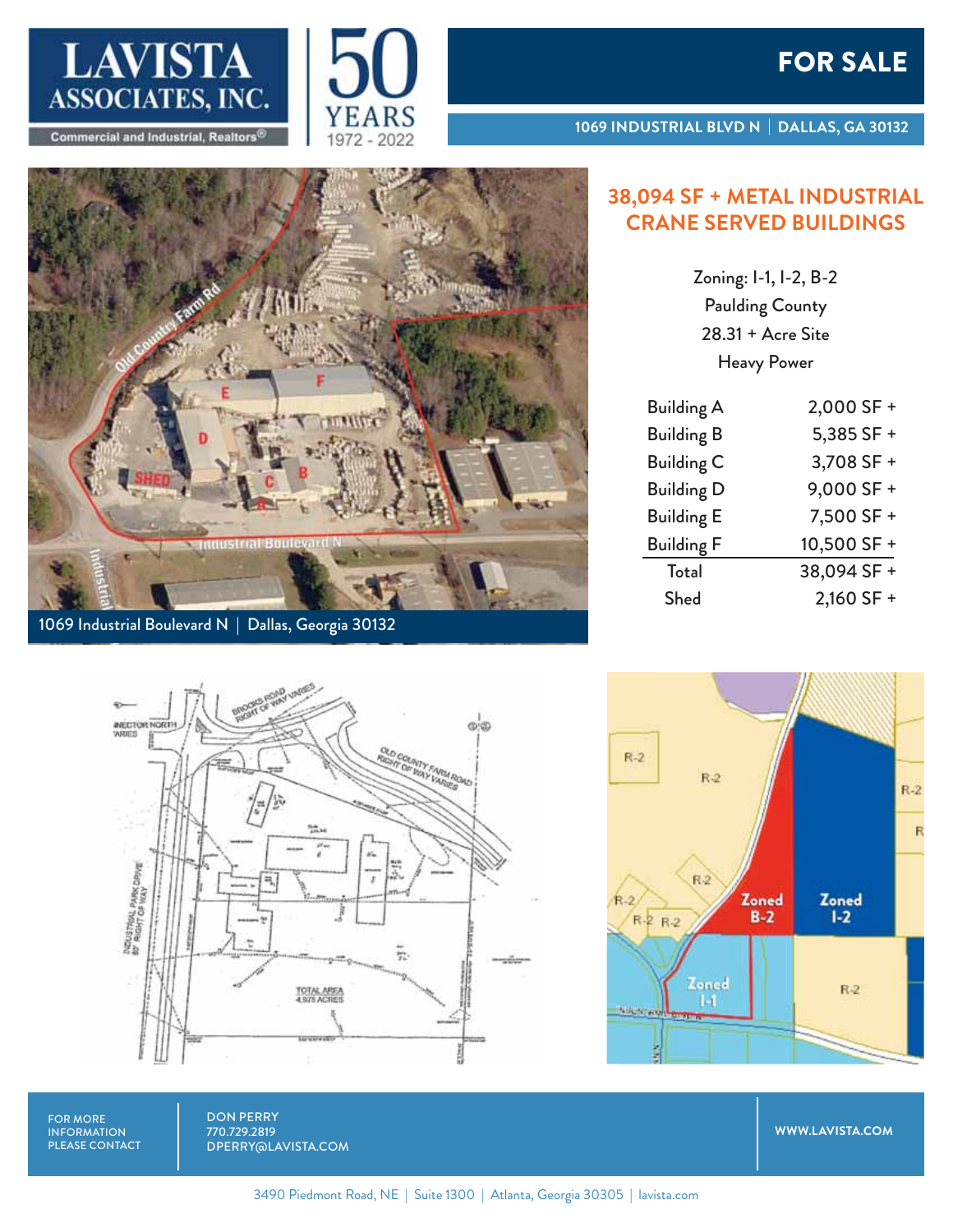

Commercial and Industrial, Realtors®

## FOR SALE

#### **1069 INDUSTRIAL BLVD N | DALLAS, GA 30132**



1972 - 2022

## Proposed Site Plan For Excess Land (Not Fully Developed)



FOR MORE INFORMATION PLEASE CONTACT DON PERRY 770.729.2819 DPERRY@LAVISTA.COM

**WWW.LAVISTA.COM**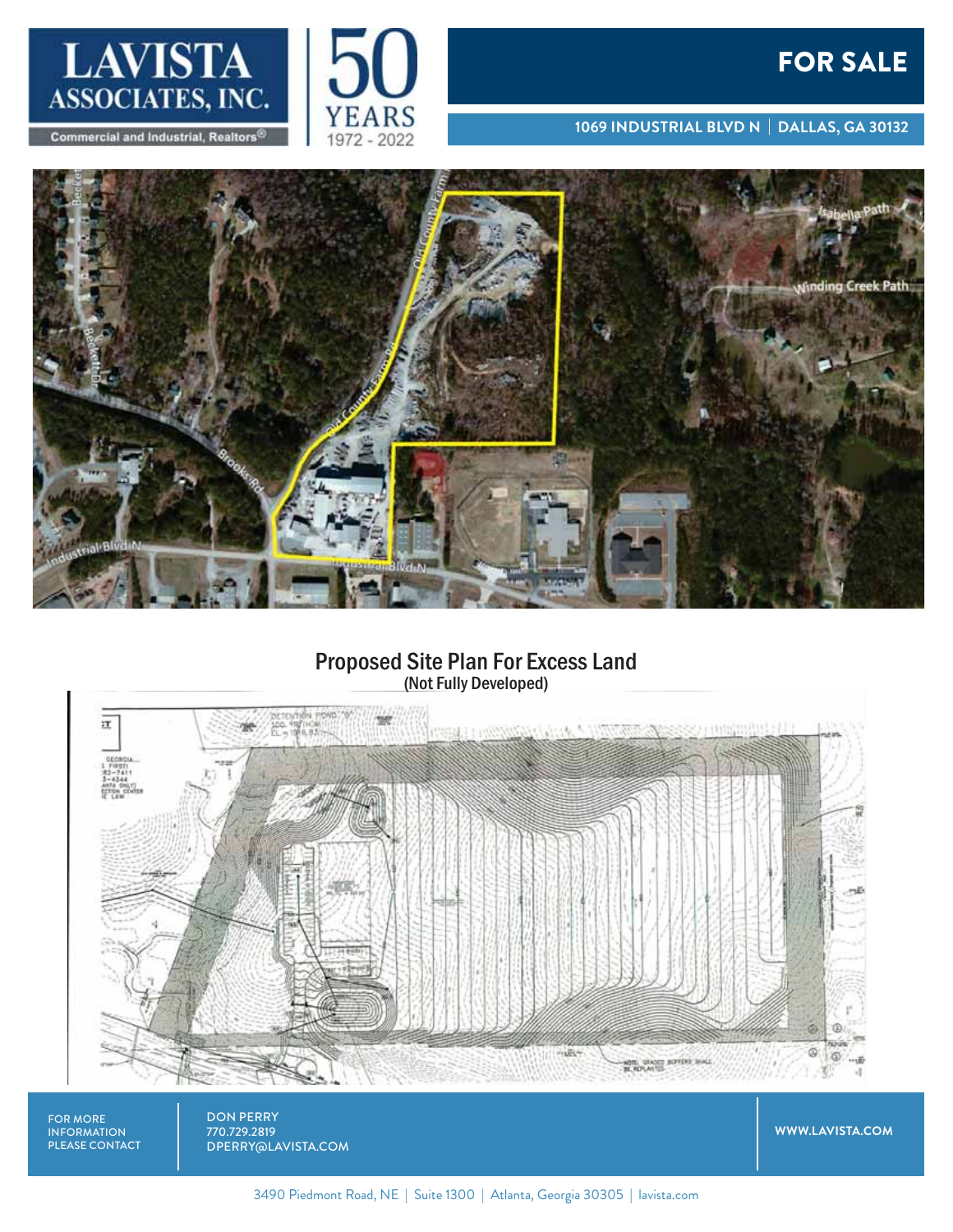# FOR SALE







1972 - 2022















FOR MORE INFORMATION PLEASE CONTACT DON PERRY 770.729.2819 DPERRY@LAVISTA.COM

**WWW.LAVISTA.COM**